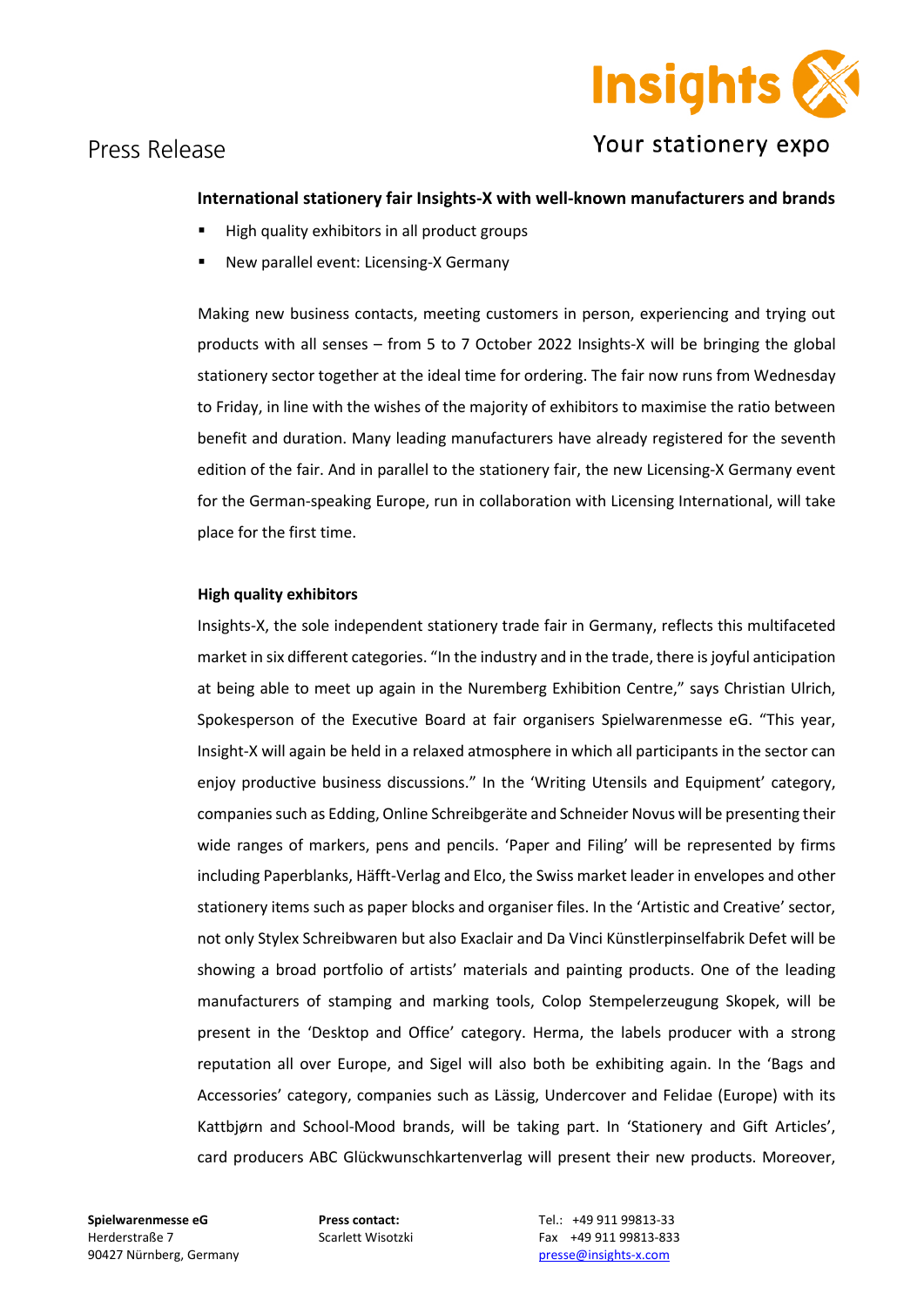

## Your stationery expo

### Press Release

Sheepworld and new exhibitor Troika Germany will be showing a broad selection of gift products. Despite the generally positive reception, however, the 'pandemic pause' has left its mark. Companies are leaving it later before deciding, and some – such as Faber-Castell and Schwan-Stabilo – will still suspend their participation.

#### **Promising licensing topics**

Further added value for all participants will be offered by the new B2B event, Licensing-X Germany, where the licensing sector will be presenting not only classics but also the trends of the future. Industry representatives from the stationery sector will thus have the opportunity to learn about licensing issues and gather inspiration for the future direction of their business. "Licensing products generate sales and represent enormous potential for new business possibilities in industries including the stationery sector," says Christian Ulrich emphatically.

A regularly updated overview of all exhibitors and brands that will be represented at Insights-X 2022 can be found at [www.insights-x.com/en/exhibitor-preview-2022.](http://www.insights-x.com/en/exhibitor-preview-2022)

Text length: 3,417 characters

Note for editors: Reprint free of charge. Images are available at [www.insights-x.com/media.](https://spielwarenmesse.imageplant.de/qshare/media/quickshare/0A15-DF6E-E7D6) Please provide us with a voucher copy on publication.

26 April 2022 – kk

#### **Insights-X – Your Stationery Expo**

Insights-X is the industry trade fair for paper, office supplies and stationery. Held each year in October, the event brings together leading brand manufacturers and suppliers of every size in the Nuremberg Exhibition Centre. Buyers and specialist retailers can find an extensive product range for the office, school and home as well as creative and artistic materials. The next event will open its doors from 5 to 7 October 2022. Further information can be found online a[t www.insights-x.com.](http://www.insights-x.com/)

#### **Spielwarenmesse eG**

Spielwarenmesse eG is the fair organizer and marketing services provider for the toy sector and other consumer goods markets. The Nuremberg-based company organizes the world-leading **Spielwarenmesse®** in Nuremberg, complemented by the services available on **Spielwarenmesse® Digital**. Its range also includes the **Internationale Spieltage SPIEL** gaming event in Essen, **Kids India** in Mumbai, and the **Insights-X** and **Licensing-X Germany** events held in Nuremberg. The range of services provided by the cooperative also includes industry campaigns and the international fair programme, **World of Toys by Spielwarenmesse eG**, which enables manufacturers to exhibit at pavilions featured at trade fairs in Asia and the USA. Spielwarenmesse eG operates a worldwide network of